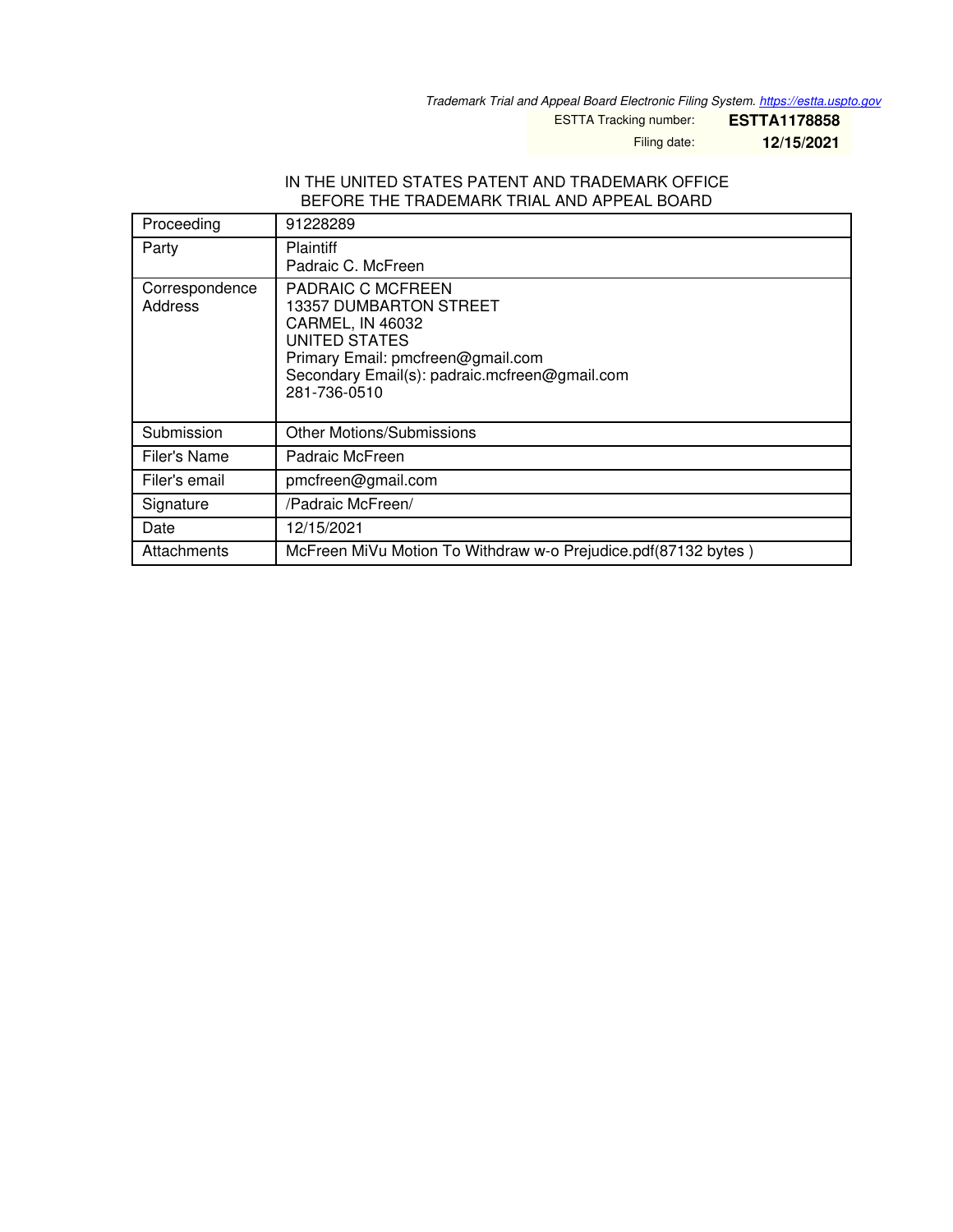## **IN THE UNITED STATES PATENT AND TRADEMARK OFFICE BEFORE THE TRADEMARK TRIAL AND APPEAL BOARD**

Padraic McFreen.

*Opposer,* 

v.

MITAC International Corp.

*Applicant.* 

Opposition No. 91228289

## **MOTION TO WITHDRAW OPPOSITION WITHOUT PREUDICE**

Opposer Padraic McFreen hereby moves to withdraw without prejudice

Opposition No. 91228289. This motion is submitted by Opposer with Applicant,

MiTac International Corp.'s consent.

Respectfully submitted,

December 15, 2021 /s /Padraic McFreen Padraic McFreen, Opposer 13357 Dumbarton Street Carmel, IN 46032 pmcfreen@gmail.com 281-736-0510